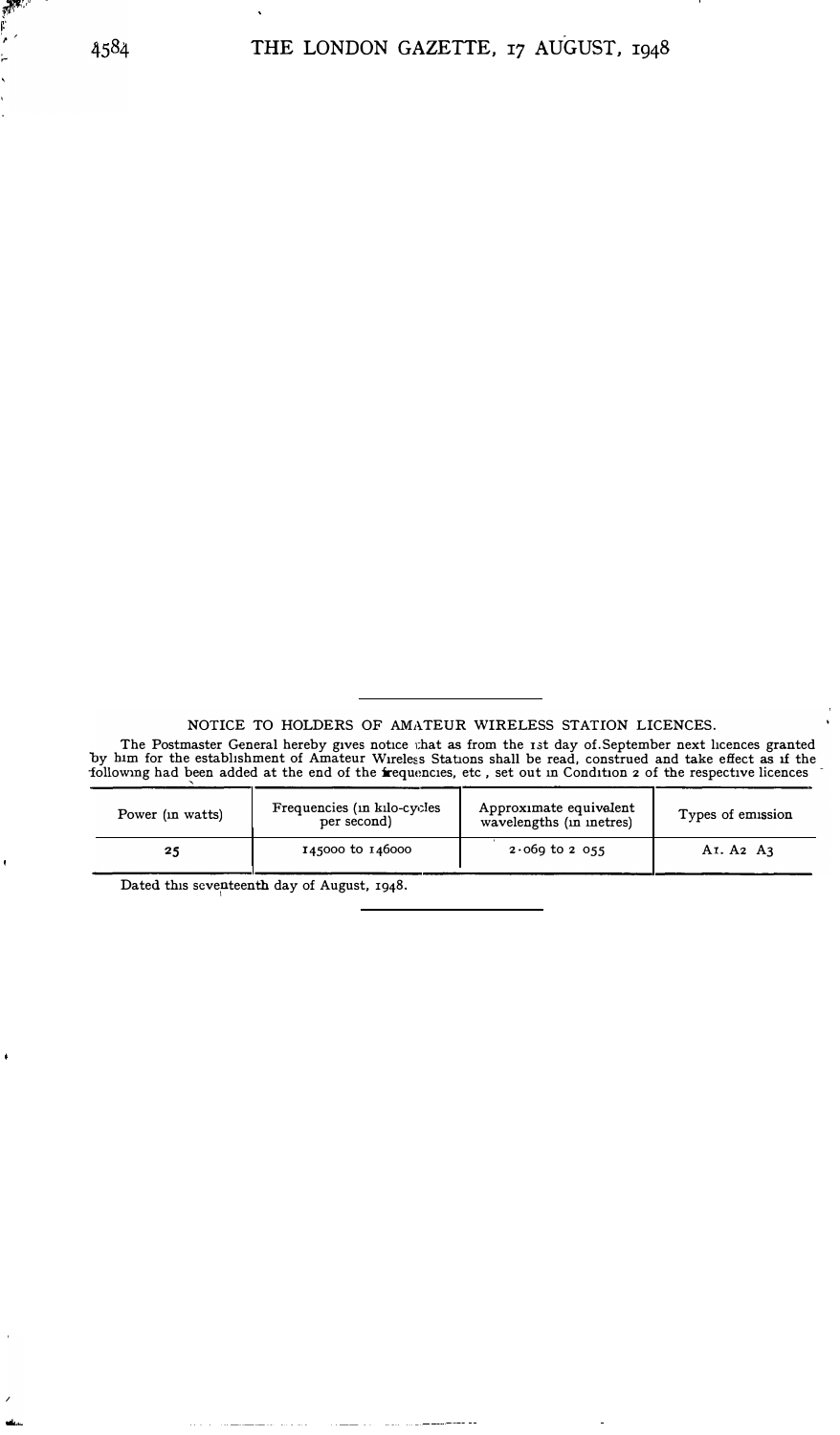## THE LONDON GAZETTE, 17 SEPTEMBER, 1948

NOTICE TO HOLDERS OF AMATEUR WIRELESS STATION LICENCES

The Postmaster General hereby gives notice that as from the 1st day of October next licences granted by him for the establishment of Amateur Wireless Stations shall be read, construed and take effect as if the following<br>had been added at the end of the frequencies, etc , set out in Condition 2 of the respective licences, as

| Power (in watts) | Frequencies (in kilo-<br>cycles per second) | Approximate equivalent<br>wavelengths (in metres) | Types of emission WE                             |
|------------------|---------------------------------------------|---------------------------------------------------|--------------------------------------------------|
| 10               | 420,000 to 460,000                          | $0.714$ to 0 652                                  | A <sub>I</sub> , A <sub>2</sub> , A <sub>3</sub> |

Interference must not be caused with other services which have priority in this band Dated this seventeenth day of September, 1948.

 $\ddot{\phantom{a}}$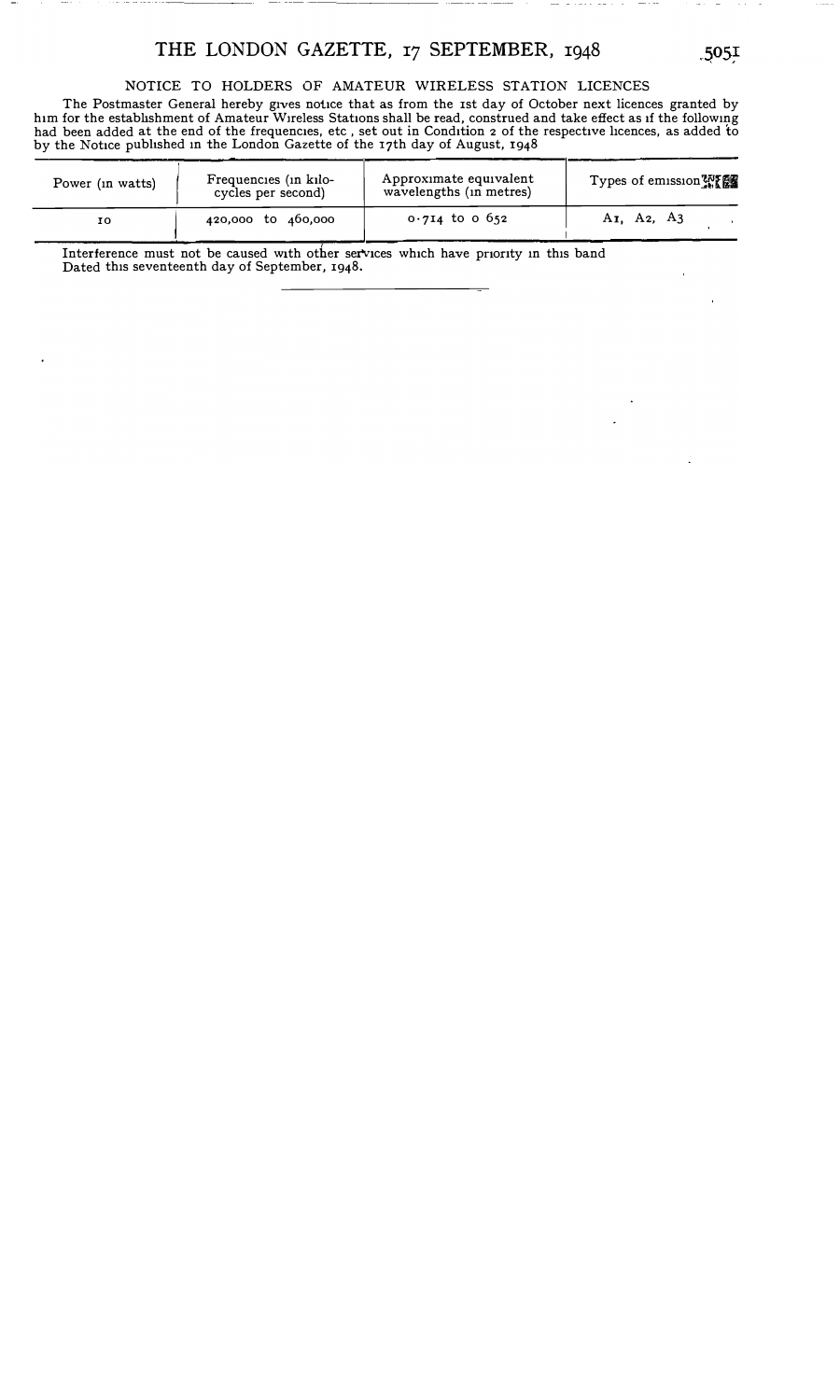## **NOTICE TO HOLDERS OF AMATEUR WIRELESS STATION LICENCES.**

**The Postmaster General hereby gives notice that**  licences granted by him on or after the 1st day of<br>September 1948 and before the 31st day of December<br>1948 for the establishment of Amateur Wireless<br>Stations shall be read, construed and take effect as<br>if the reference in **frequencies, etc., set out in Condition 2 of the respective licences : -**

| - 3 |                                              |                                                              |                                                    |
|-----|----------------------------------------------|--------------------------------------------------------------|----------------------------------------------------|
|     | Frequencies<br>(in megacycles<br>per second) | Approximate<br>equivalent<br>wavelengths<br>(in centimetres) | Types of<br>emission                               |
|     | 144-146                                      | $208 \cdot 33 - 205 \cdot 48$                                | A1, A2 or A3<br>Amplitude<br><b>Modulated only</b> |
|     | 420 - 460                                    | $71.43 - 65.22$                                              | Al. A2 or A3                                       |
|     | 1,215-1,300                                  | $24.69 - 23.08$                                              | Amplitude                                          |
|     | 5,650-5,850                                  | $5.31 - 5.13$                                                | or<br>Frequency                                    |
|     | 10.000-10.500                                | $3.00 - 2.86$                                                | Modulated                                          |
|     |                                              |                                                              |                                                    |

**II. The maximum power authorised for use on the above-mentioned frequencies is 25 watts ; but a**  licensee who is restricted by his licence to a maximum<br>power of 10 watts for all frequencies must not use<br>power in excess of 10 watts for the above-mentioned<br>frequencies. A licensee who is restricted by his<br>licence to the **mentioned frequencies.** 

**No interference must be caused with other services operating in the bands 144-145 Mc/s, 420-460 Mc/s and 1215-1300 Mc/s; and a licensee working in these bands must immediately close down or change frequency if instructed to do so by an operator of a government station."** 

Dated this 31st day of December, 1948.